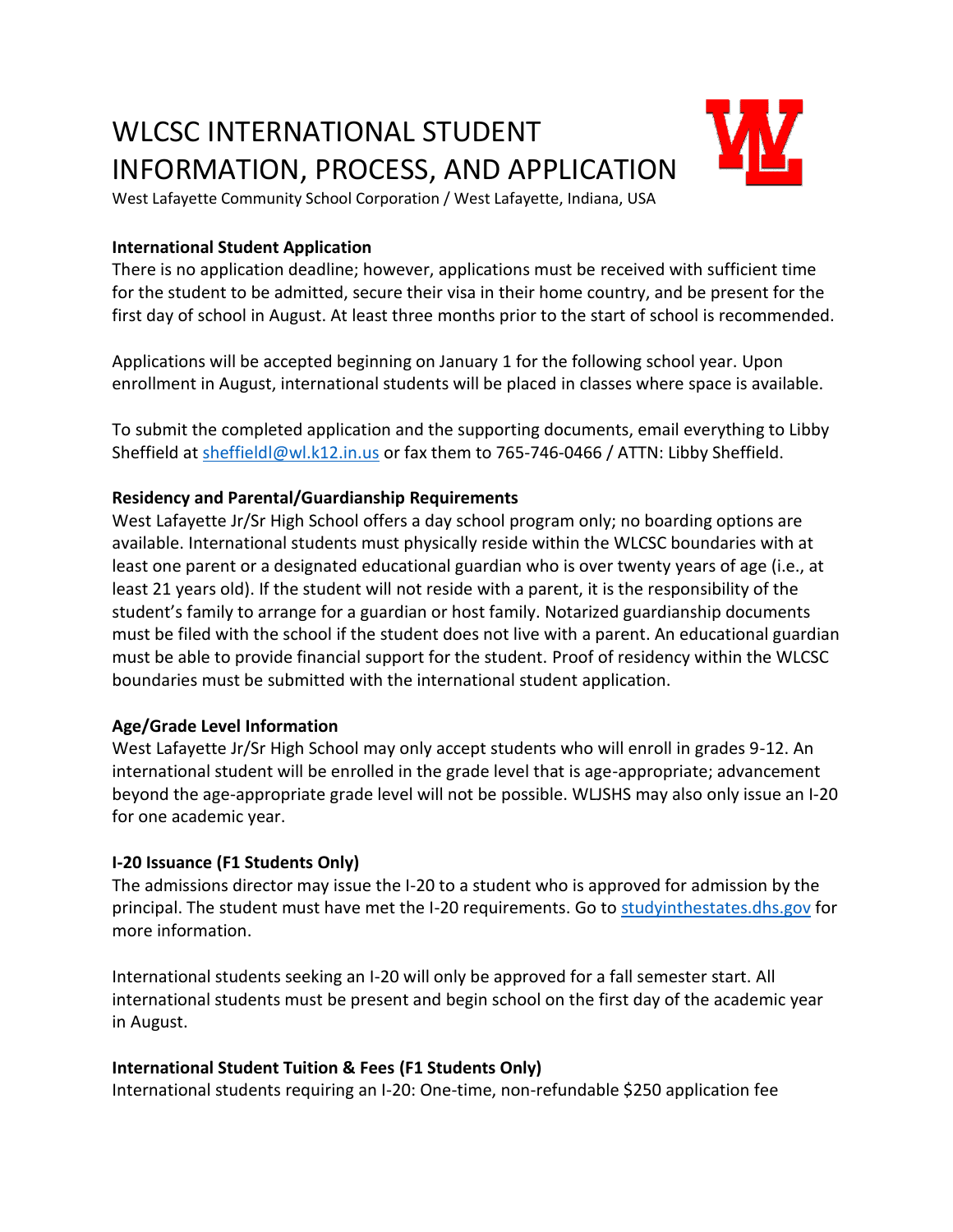International students' tuition of \$10,000 must be paid in full before the first day of school in August.

### **English Language Requirement**

West Lafayette Jr/Sr High School provides English Learner (EL) services. A student who is not a native English speaker must take the WIDA language assessment upon enrollment. If the score from the WIDA test warrants it, the student will be a member of the EL program while enrolled at WLJSHS. The EL program requires that the student take at least one class with the EL teacher each semester.

### **Timeline**

Following are the steps you follow if you are interested in being an international student at West Lafayette Jr/Sr High School:

| STEP 1            | After January 1, submit application with application fee and all supporting     |
|-------------------|---------------------------------------------------------------------------------|
|                   | documents.                                                                      |
| STEP <sub>2</sub> | Online interview.                                                               |
|                   |                                                                                 |
| STEP <sub>3</sub> | Acceptance notification.                                                        |
|                   | Letter of Acceptance issued.                                                    |
| STEP <sub>4</sub> | I-20 form issued to student.                                                    |
|                   | Invoice sent to student.                                                        |
| STEP <sub>5</sub> | Pay tuition (\$10,000 - F1 students only).                                      |
|                   |                                                                                 |
| STEP <sub>6</sub> | Upon arrival, enroll in West Lafayette Jr/Sr High School for one academic year. |
|                   | Take WIDA assessment and math placement test.                                   |
|                   | Work with school counselor on course placement based on test results.           |
|                   |                                                                                 |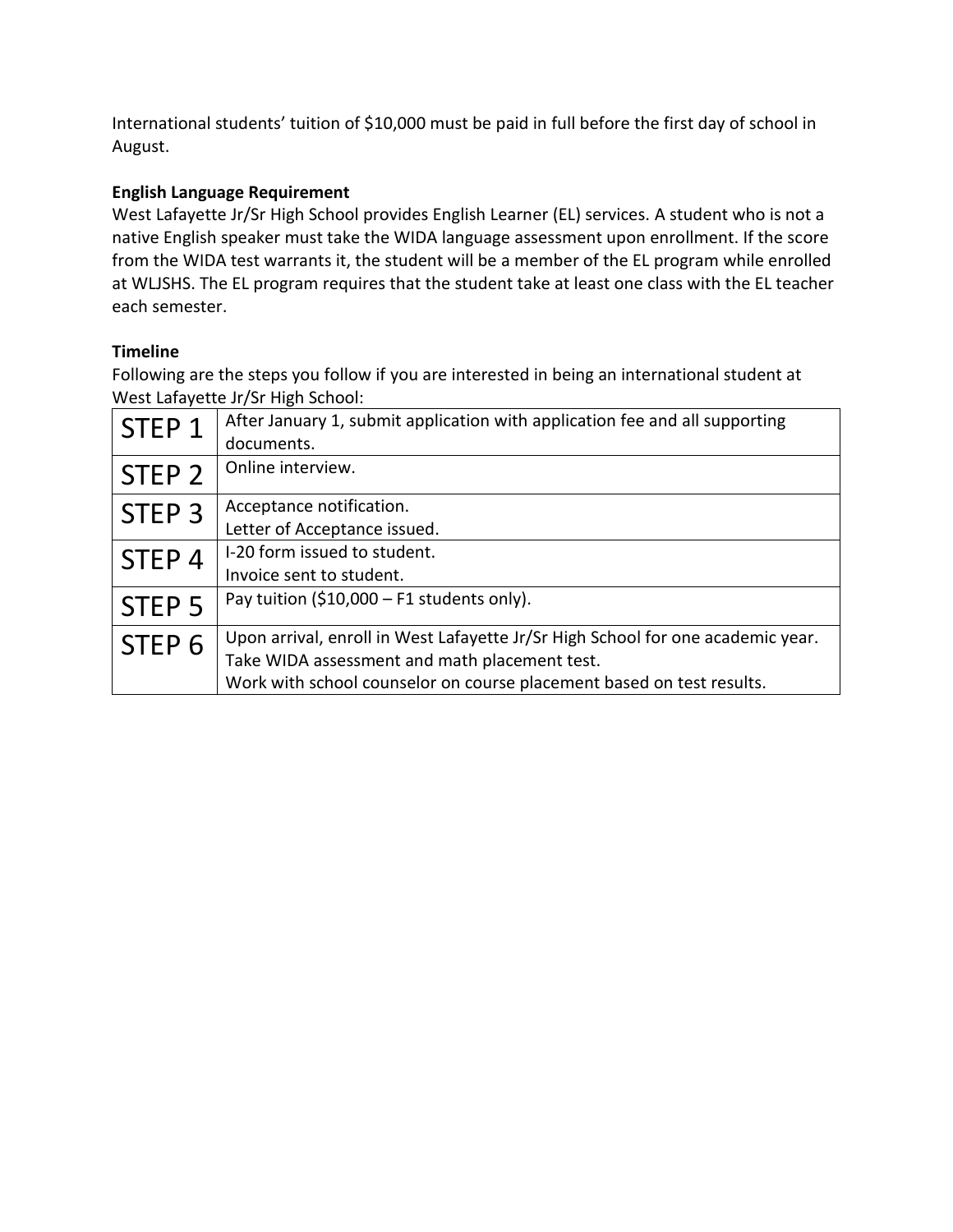## INTERNATIONAL STUDENT APPLICATION

This application must be submitted with all supporting documents listed on the last page.

#### **STUDENT INFORMATION**

Student's first name Click or tap here to enter text.

Student's middle name Click or tap here to enter text.

Student's last name Click or tap here to enter text.

Student's preferred name Click or tap here to enter text.

Student identifies as  $\Box$  female  $\Box$  male  $\Box$  other Click or tap here to enter text.

Student's home address (include country) Click or tap here to enter text.

Student's cell phone number Click or tap here to enter text.

Student's email address Click or tap here to enter text.

Student's date of birth Click or tap to enter a date.

Student's city of birth Click or tap here to enter text.

Student's country of birth Click or tap here to enter text.

Student's passport number Click or tap here to enter text.

Student's passport expiration date Click or tap to enter a date.

Country issuing student's passport Click or tap here to enter text.

NOTE: You must submit a photo or scan of the student's passport with this application.

Student's current year of study or most recent year completed in school Click or tap here to enter text.

Student will enter the United States on which visa?  $\Box$  Student Visa (F)  $\Box$  Exchange Visitor Visa (J)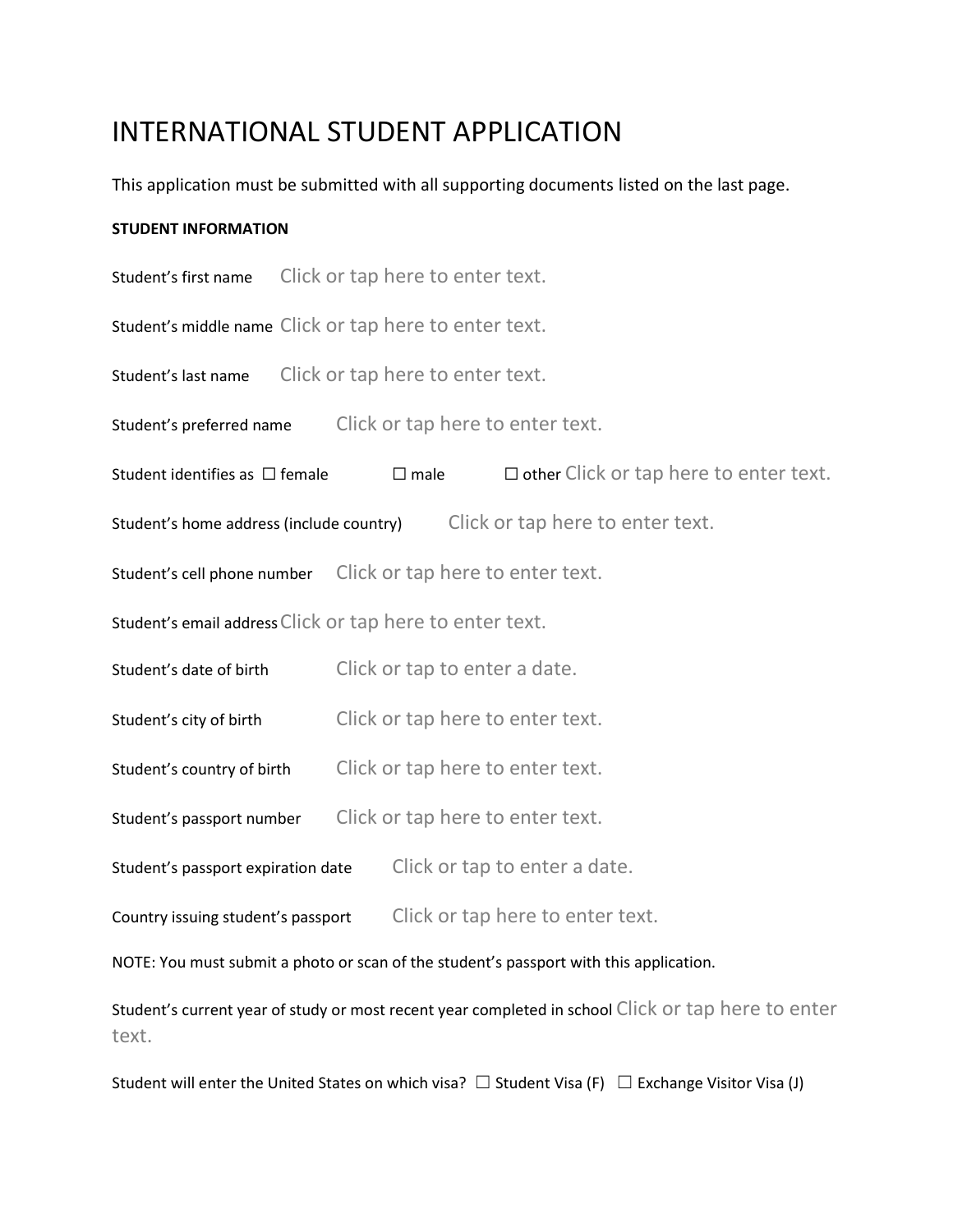|                                                                                                                                                                           |                                                | Does the student want to earn a diploma? $\Box$ yes |                                                                       | $\Box$ no $\Box$                                                                                   | $\Box$ Unsure if I can |  |  |  |
|---------------------------------------------------------------------------------------------------------------------------------------------------------------------------|------------------------------------------------|-----------------------------------------------------|-----------------------------------------------------------------------|----------------------------------------------------------------------------------------------------|------------------------|--|--|--|
| PARENT/GUARDIAN INFORMATION                                                                                                                                               |                                                |                                                     |                                                                       |                                                                                                    |                        |  |  |  |
|                                                                                                                                                                           | Father's name Click or tap here to enter text. |                                                     |                                                                       |                                                                                                    |                        |  |  |  |
| Father's home address (include country) Click or tap here to enter text.                                                                                                  |                                                |                                                     |                                                                       |                                                                                                    |                        |  |  |  |
| Father's cell phone number Click or tap here to enter text.                                                                                                               |                                                |                                                     |                                                                       |                                                                                                    |                        |  |  |  |
| Father's email address Click or tap here to enter text.                                                                                                                   |                                                |                                                     |                                                                       |                                                                                                    |                        |  |  |  |
| Mother's name Click or tap here to enter text.                                                                                                                            |                                                |                                                     |                                                                       |                                                                                                    |                        |  |  |  |
| Mother's home address (include country) Click or tap here to enter text.                                                                                                  |                                                |                                                     |                                                                       |                                                                                                    |                        |  |  |  |
| Mother's cell phone number Click or tap here to enter text.                                                                                                               |                                                |                                                     |                                                                       |                                                                                                    |                        |  |  |  |
| Mother's email address Click or tap here to enter text.                                                                                                                   |                                                |                                                     |                                                                       |                                                                                                    |                        |  |  |  |
|                                                                                                                                                                           |                                                |                                                     |                                                                       | With whom will the student live? $\Box$ parent $\Box$ educational guardian*<br>------------------- |                        |  |  |  |
| *If student will live with an educational guardian, complete the following information and provide proof<br>of educational guardianship for this person.                  |                                                |                                                     |                                                                       |                                                                                                    |                        |  |  |  |
|                                                                                                                                                                           | Educational guardian's name                    |                                                     | Click or tap here to enter text.                                      |                                                                                                    |                        |  |  |  |
| Click or tap here to enter text.<br>Educational guardian's cell phone number                                                                                              |                                                |                                                     |                                                                       |                                                                                                    |                        |  |  |  |
|                                                                                                                                                                           |                                                |                                                     | Educational guardian's email address Click or tap here to enter text. |                                                                                                    |                        |  |  |  |
| Is this educational guardian affiliated with any other students enrolled in WLCSC? If so, list their names<br>and school buildings here: Click or tap here to enter text. |                                                |                                                     |                                                                       |                                                                                                    |                        |  |  |  |
| Student's local address Click or tap here to enter text.                                                                                                                  |                                                |                                                     |                                                                       |                                                                                                    |                        |  |  |  |

NOTE: Student must reside within West Lafayette Community School Corporation with either a parent or an educational guardian who has shown proof of residency within the school corporation's boundaries.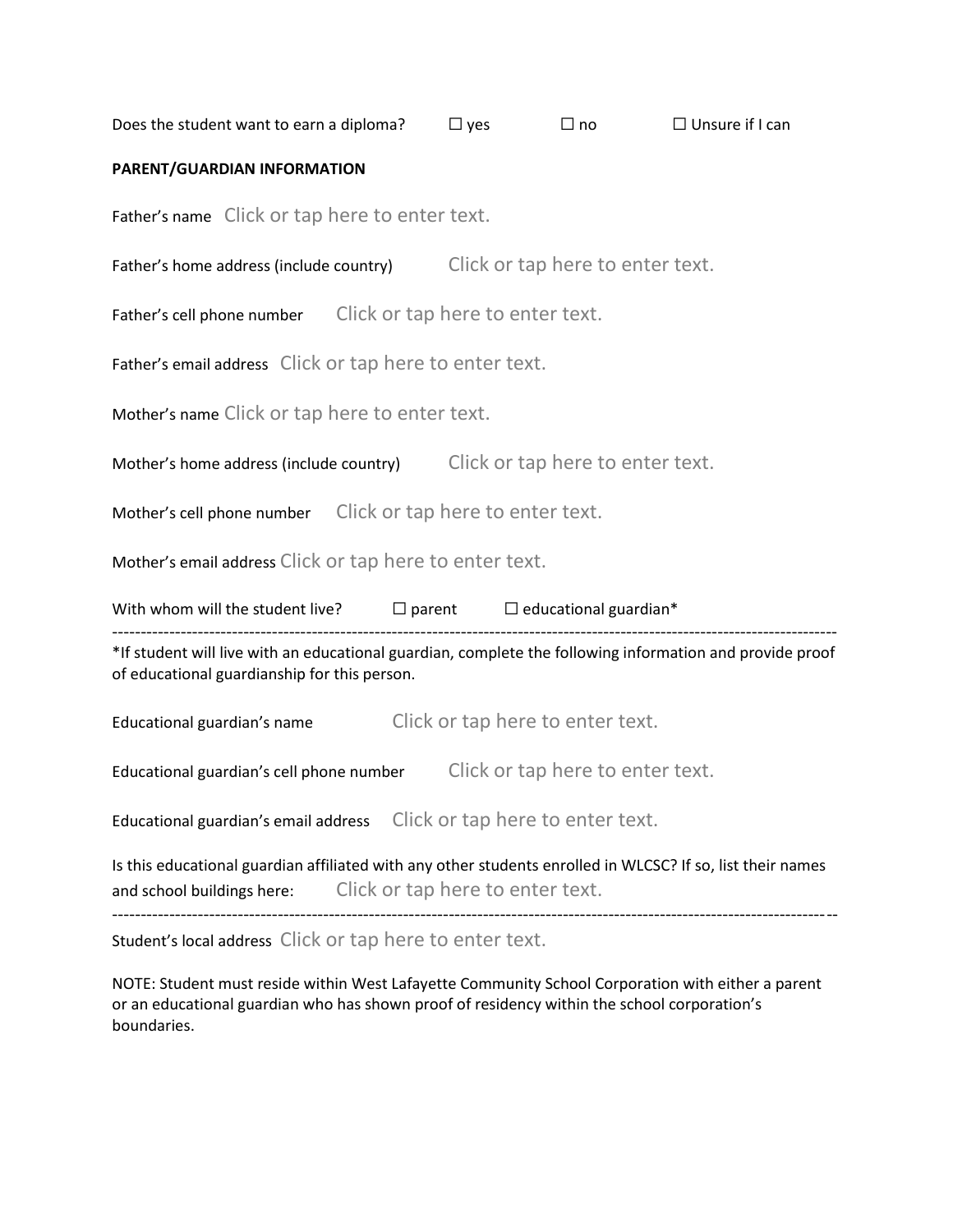#### **STUDENT BACKGROUND INFORMATION**

Student's current school name Click or tap here to enter text.

Student's current school address (include country) Click or tap here to enter text.

Dates attended Click or tap here to enter text.

Person to contact for records and/or more information about student Click or tap here to enter text.

That person's phone number Click or tap here to enter text.

That person's email address Click or tap here to enter text.

What language(s) does the student speak? List the student's native language first. Click or tap here to enter text.

What are the student's interests - both academic and extracurricular? Click or tap here to enter text.

#### **STUDENT HEALTH INFORMATION**

Does the student have any medical diagnoses and/or requirements? List them. If none exist, go to the next question. Click or tap here to enter text.

Has the student had surgery or been hospitalized in the past? List those events below with dates. Click or tap here to enter text.

If the student has any other restrictions or pertinent medical information not covered by the questions above, explain here: Click or tap here to enter text.